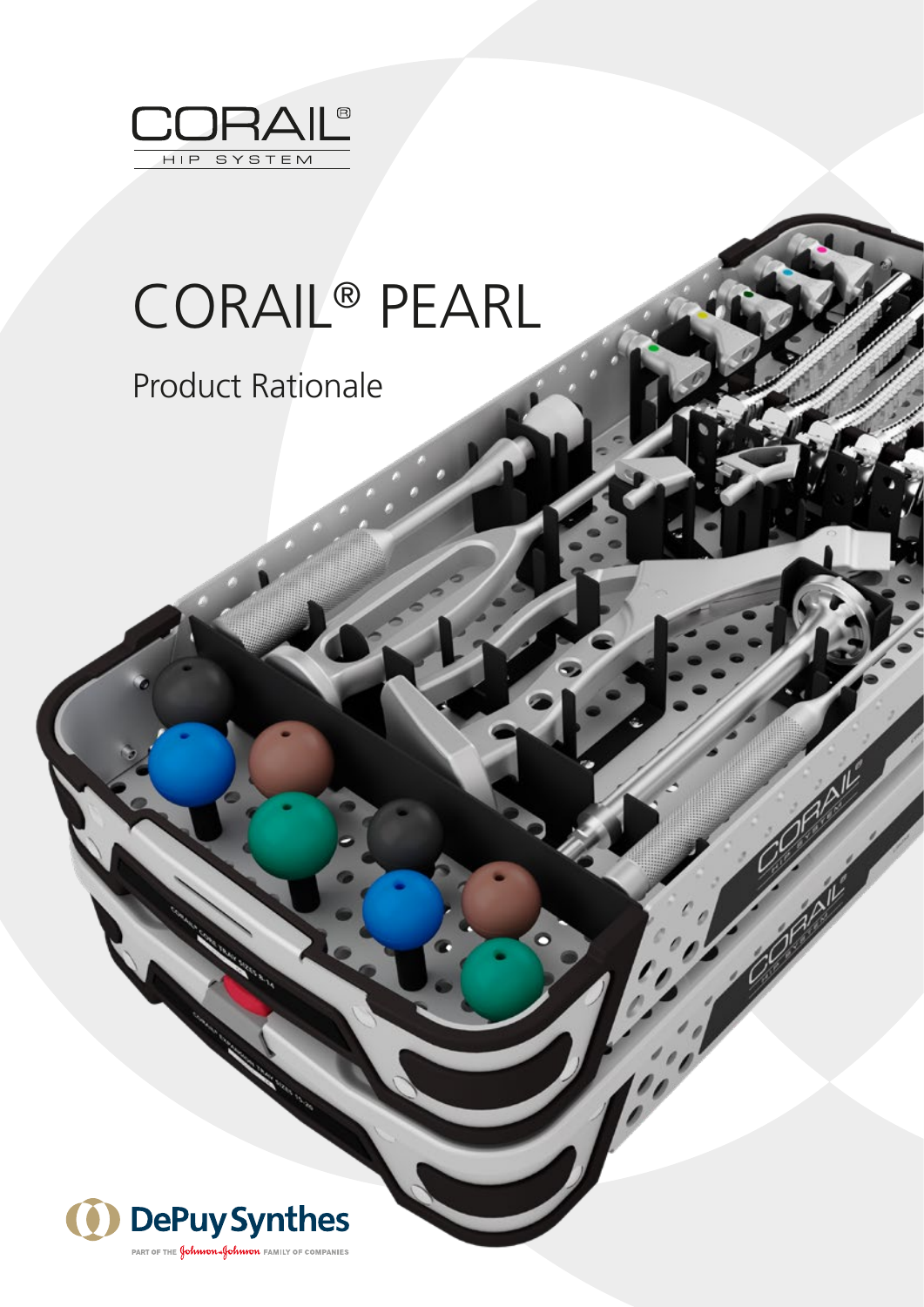## CORAIL® Cementless

The CORAIL Pearl Instrument Trays have been developed to streamline the number of instruments required in the OR for a standard CORAIL procedure. The Instruments have been separated into two single layer trays with the instruments required to implant a CORIAL Stem upto a size 14 included in the Core tray and the additional instruments required to implant sizes 15-20 in an Expansion tray. The expansion tray also provisions for distal reaming.

#### Sales by size  $(2012-14)^1$



Cumulative (%)





#### 92% of cases can be done with the Core Kit

(include's broaches 8 to 14)1

**3:1** proposed ratio

#### Remaining cases can be done with the Expansion Kit

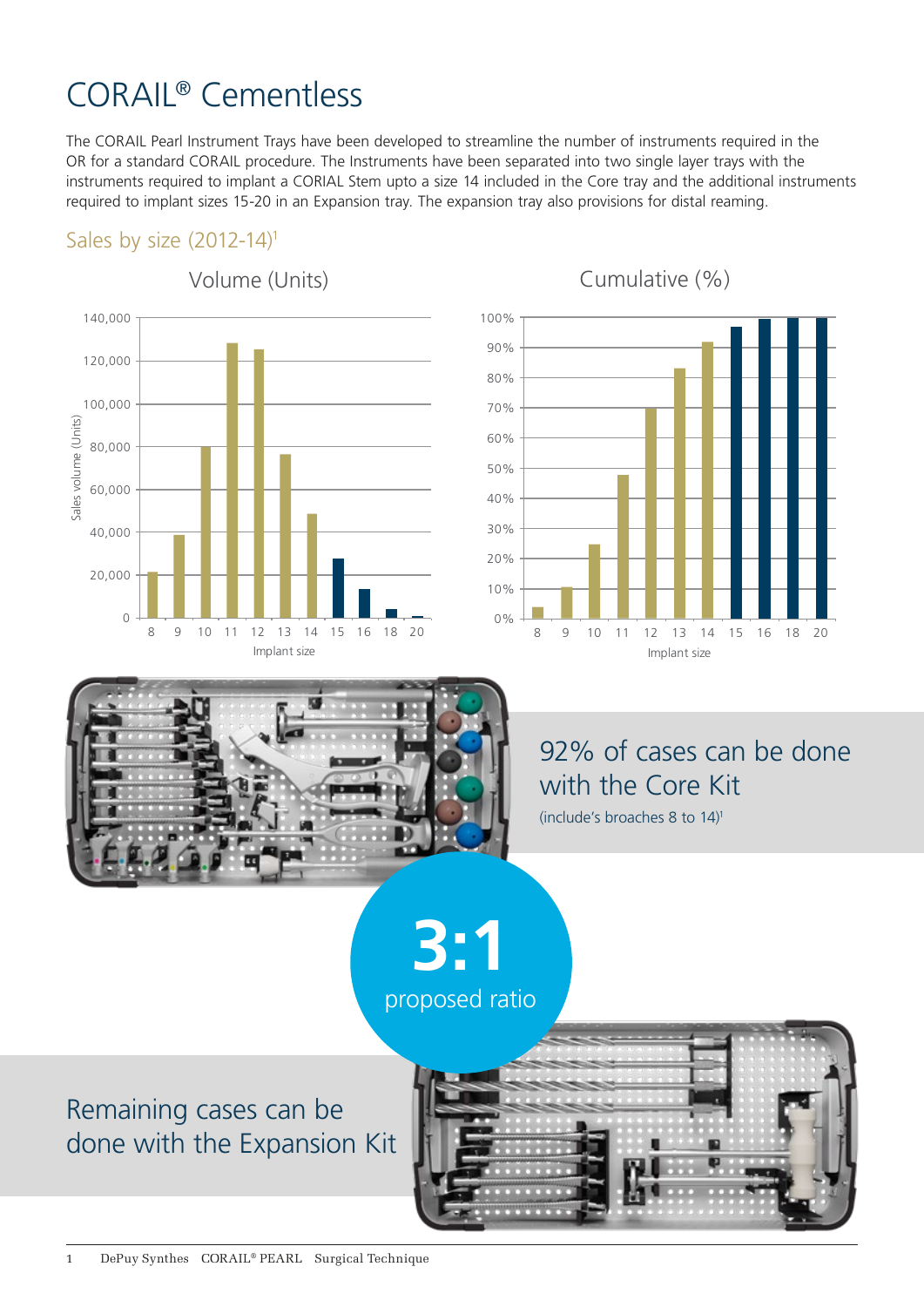### CORAIL PEARL Provision for Distal Reaming

#### Dorr Type A – The Champagne Flute

In Dorr Type A ('champagne flute') femurs (Figure 1) proper metaphyseal fit may require a larger size than the femoral canal can accommodate distally. In these cases consideration should be given to distal reaming to enlarge the canal to accommodate a broach of the appropriate size.

The CORAIL Pearl Expansion Tray accommodates straight rigid reamers of progressive diameter from 9-12mm. Ream to sufficient depth to ensure distal clearance with the stem. The reamers have an engraved line on the cutting surface, if this is aligned with the planned center of rotation of the head this will provide distal clearance for up to a size 13 stem.<sup>2</sup>



Figure 1. Example of a DORR Type A Femur.



Proximal distal mismatch undersizing

Progressive distal reaming to enlarge the canal to accommodate appropriate size

Proximal distal match correct sizing as per pre-op templating